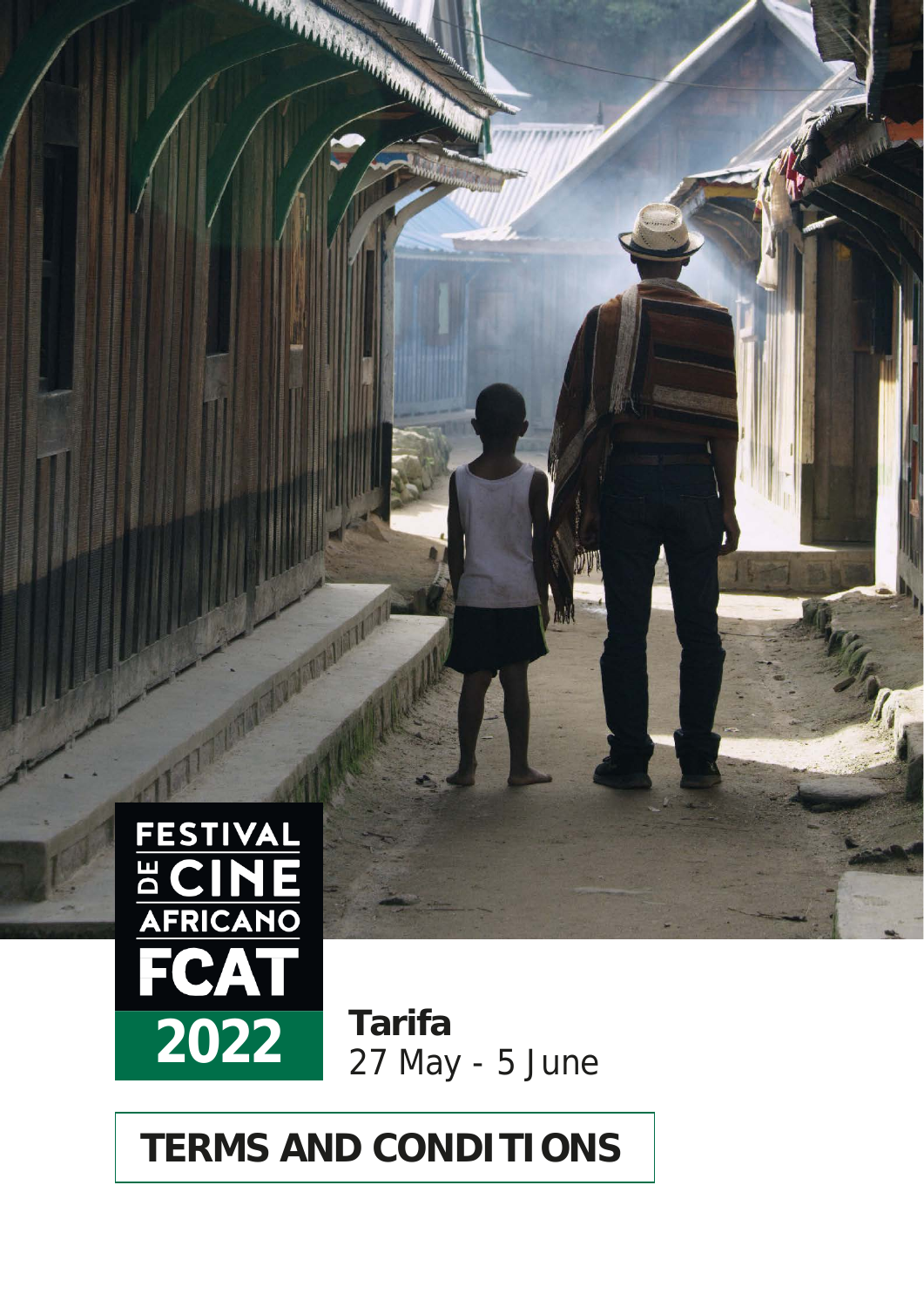## **1. VENUE AND DATES**

The Tarifa African Film Festival - FCAT (www.fcat.es) is a competitive independent film festival, with an education-focused antenna in Morocco.

The **19th edition** of the festival will be held in Tarifa and Morroco from **May 27 to June 5, 2022.**

# **2. OBJECTIVES**

FCAT is organised by the non-profit organisation Al Tarab and aims **to promote and disseminate African cinema in Spain and Latin America** in order to improve intercultural understanding and make a positive contribution to the development of African cultural and cinema industries by providing a gathering space for professionals from the audiovisual sector and facilitating the distribution of their work across the Spanish-speaking world.

## **3. SECTIONS, JURIES AND PRIZES**

## **3.1. Competitive sections**

- **- Long-Sightedness:** fiction and documentary features
- **- Shortly…:** fiction and documentary shorts

## **3.2. Non-competitive sections**

As well as the competitive sections, FCAT also offers a series of parallel sections, including Afroscope (a panoramic selection of African or international films focusing on contemporary African realities), themed sections, monographs and retrospectives.

## **3.3. Juries**

The festival organisers will appoint an official jury to evaluate the films competing in the 'Long-Sightedness' section. An Andalusian jury will grant the Best Short Film prize in the 'Shortly' section.

Every member of the jury will be required to meet the following criteria:

- No jury member may hold an interest in the production and/or commercial exploitation of the films submitted to the competitive section or be linked to the institutions or companies sponsoring the prizes. - The juries' deliberations will be secret and decisions will be made by simple majority.

## **3.4 Awards**

The official jury will award the following awards:

- Al Tarab Award to Best Fiction Feature. Endowed with 3.000€
- Casa África Film Award to Best Documentary Feature Film. Endowed with 1.000€.
- Best Female Performance. Honorary prize.
- Best Male Performance. Honorary prize.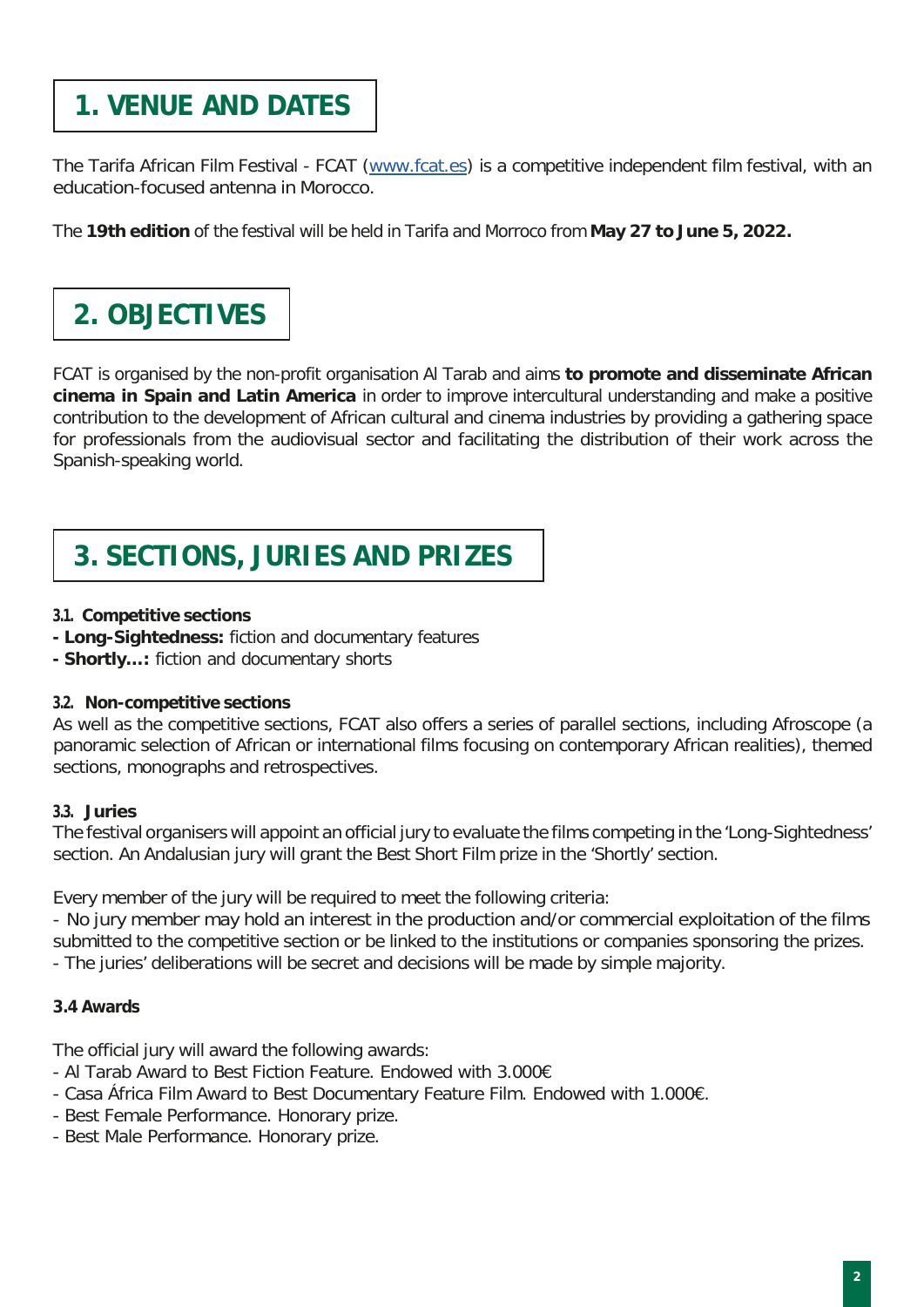The Andalusian jury will grant the following award:

- Al Tarab Award to Best Short Film. Endowed with 1.000€

The audience will vote for the winner of the following prize: - TV5 Monde Award to Best Fiction Feature. Endowed with 2.000€

The following prize will also be awarded:

-"III Spanish Cooperation's ACERCA Award", to the film that best contributes to the achievement of the 2030 Sustainable Development Goals, the eradication of poverty and the full enjoyment of Human Rights. This award will be granted by the Spanish Agency for International Development Cooperation (AECID). Endowed with 3.000€.

## All prizes **must be awarded and may not be conferred ex aequo.**

Monetary prizes will be paid during 2022 and will be subject to any tax withholdings established by law.

The rights holders of the winning films undertake to **mention their prize in all publicity and press material,** replicating the exact wording of the jury's verdict and using the festival logo. The logo may be requested from the festival organisers.

The rights holders of the winning films will grant a **free screening of their films outside the dates of the festival at the Cultural Initiatives Center of the University of Seville (CICUS)**, where the headquarters of FCAT are located.

## **4. CONDITIONS FOR PARTICIPATION, REGISTRATION AND SELECTION**

## **4.1. Conditions for participation**

## **In order to be eligible for the competitive section, films must meet all of the following criteria:**

- Be directed by a African or Afro-descendant filmmaker
- Be produced since January 1, 2021
- Focus on a theme relating to the realities and cultures of Africa or its diaspora

## **In order to be eligible for the parallel sections, films must meet all of the following criteria:**

- Focus on a theme linked to Africa or its diaspora
- Be produced in any country in the world by a director of any nationality
- Be produced at any time

Each director or producer may submit as many films as they wish.

## **4.2. Registration**

The registration should be done through an online form, available on the festival's website [www.fcat.es/en/registration,](http://www.fcat.es/en/registration) with the following attached documents:

- Pressbook
- Director's biofilmography
- **- Completed and signed terms**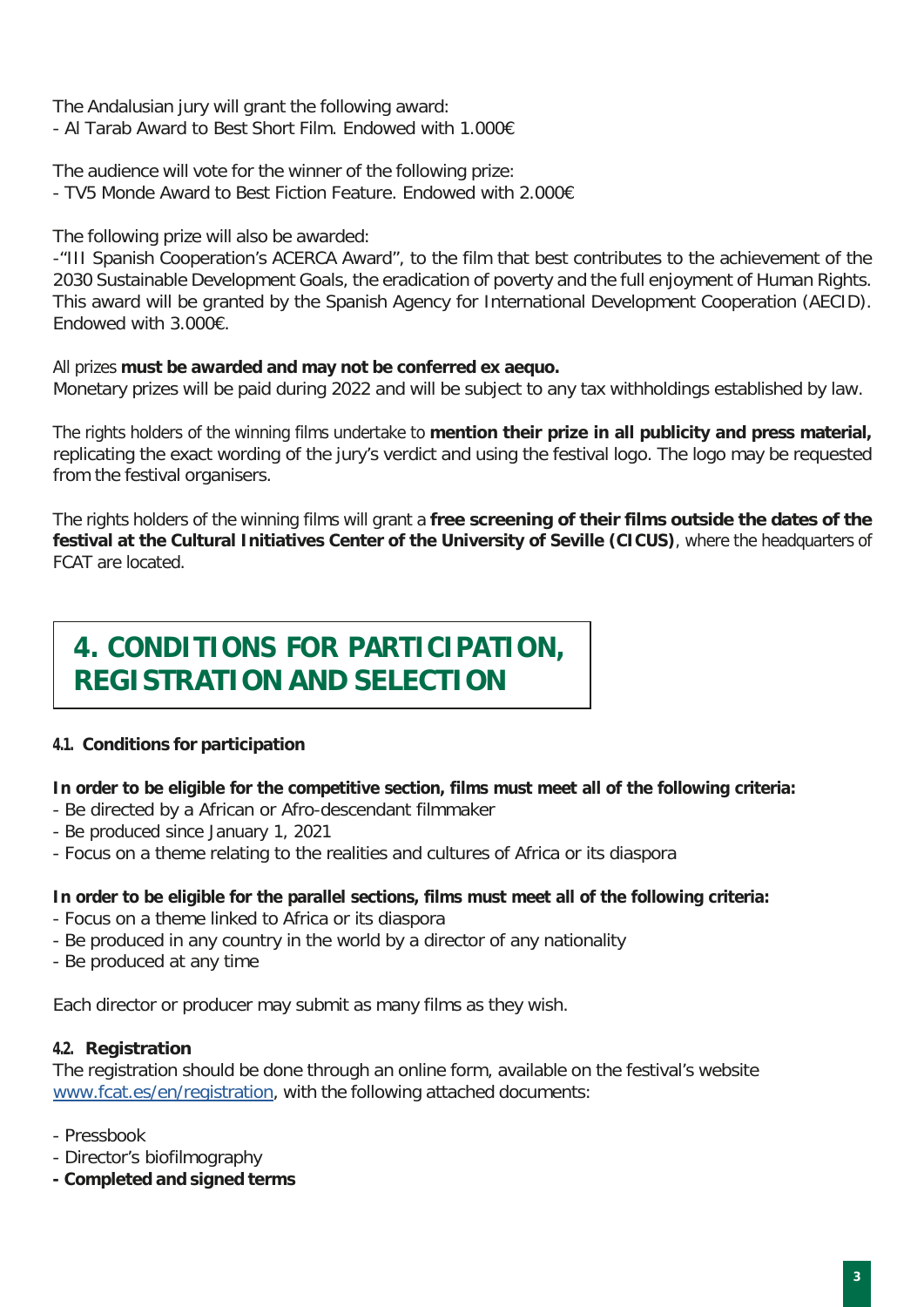The festival will recognise the signatory of the form as the contact person with whom to negotiate any matter relating to the film's participation in the festival and as the only person responsible to other companies or persons who may have participated in the production of the film.

## **Deadline for registration: March 13, 2022**

For any additional information, please contact us via email at: **[inscripcion@fcat.es](mailto:inscripcion@fcat.es)**

#### **4.3. Selection**

#### **4.3.1. Selection committee**

A selection committee will be responsible for selecting the films which will participate in the competitive and non-competitive sections.

The committee's decisions are final. Once the application has been sent, the film may not be withdrawn.

#### **4.3.2. Screening rights and financial conditions**

Participation in the Festival will grant the Festival the right to exhibit the selected films. Accordingly, participants cede the communication rights of the selected titles that will be publicly shown during the Festival for the number of screenings agreed upon with the Festival organisers.

**Films selected for the competitive section** will not receive any payment for screening rights to the film within the framework of the festival exclusively.

**Films selected for the non-competitive sections** will receive the following payment for screening rights to the film within the framework of the festival exclusively:

- fiction feature: €150 (VAT included)
- documentary feature: €120 (VAT included)
- short film: €90 (VAT included)

## **4.3.3. Subtitles**

All films selected for **screening in Tarifa** will be screened in **the original version with Spanish subtitles**. In this regard, **FCAT reserves the right to subtitle the selected films in Spanish (using the material supplied by the contact person for the films), covering any costs generated in the process. FCAT will therefore be the sole owner of all rights relating to the subtitles**, as well as the sole owner of the materials incorporating these subtitles.

Films selected for **the educational programme in Morocco** will be screened in **the original version with French subtitles**. In this case, **FCAT will not be responsible for the subtitling** and participants will have to submit a version already subtitled in French.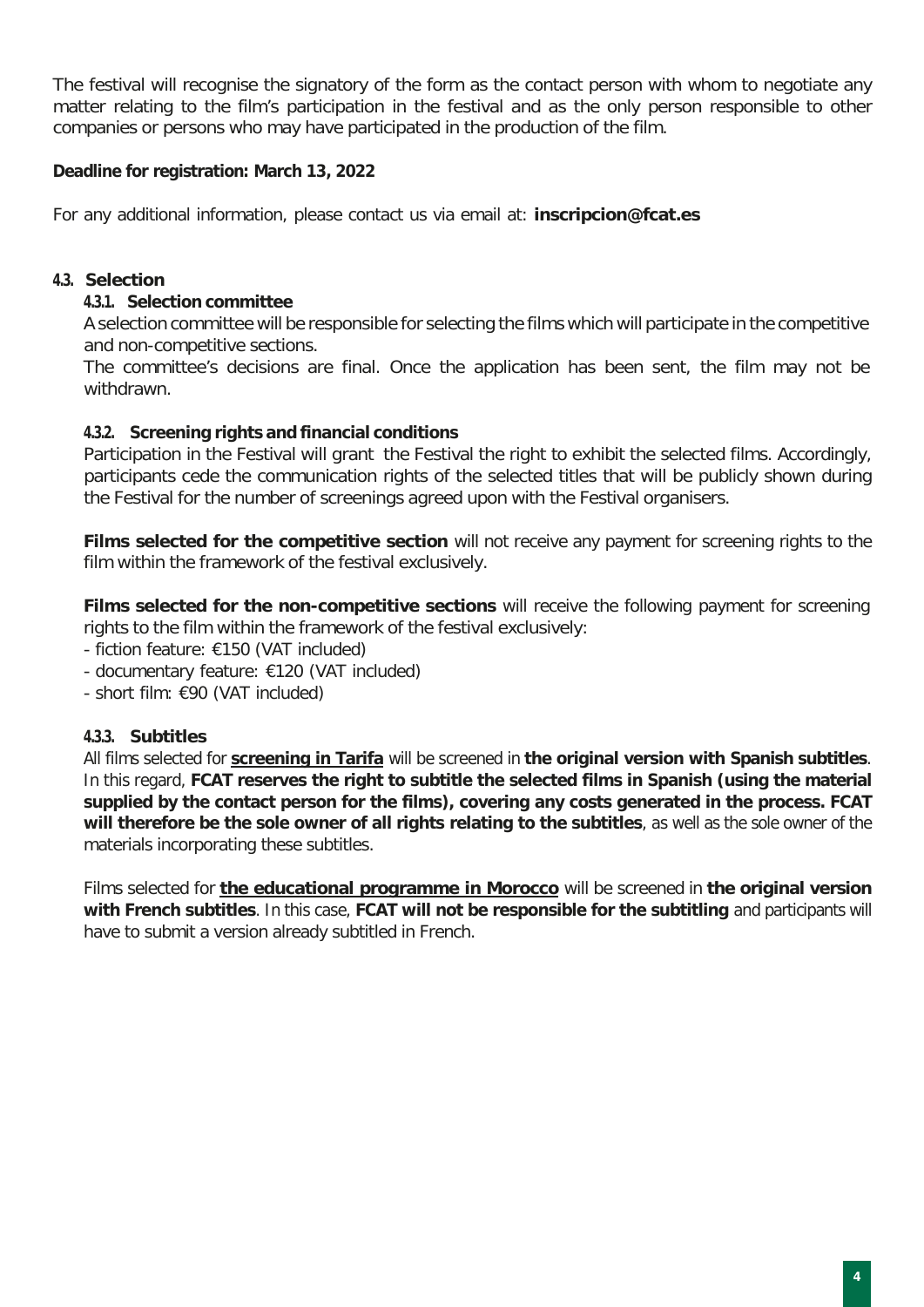## **5. SELECTED FILMS: MATERIAL TO BE SUBMITTED, TRANSPORT AND DEADLINE**

## **5.1. Material to be submitted**

#### **Films selected in Tarifa**

**- Original version without subtitles**, preferably in **HD ProRes or HD H264 format**, sent on a hard drive or online. If this is not possible, a **Blu-ray in the original version without subtitles** may be sent.

**- List of subtitles** in French, English or Spanish

**- Downloadable Vimeo link or similar** (even low definition) to the film to facilitate the translation process

#### **Films selected for the educational programme in Morocco**

**- Original version with subtitles** in French, preferably in **HD ProRes or HD H264 format**, sent on a hard drive or online. If this is not possible, a **Blu-ray with subtitles in French** may be sent.

#### **5.2. Sending, delivery, address and deadline**

The files can be uploaded to our technical department through this link: [www.filemail.com/incoming/7096821109](http://www.filemail.com/incoming/7096821109)

Or else, the prints can be physically sent to our laboratory:

**Tomahawk Digital Cinema Services, S.L. Toño Martínez Rúa do Palomar, N°5 36350 Nigrán (Vigo) SPAIN Tel +34 615 86 72 71**

#### **Deadline: all the required material must reach our laboratory before March 31, 2022.**

Transport costs for sending the copy to our laboratory will be borne by the participant. The Tarifa-Tangier African Film Festival will cover all costs for returning the films. Unless otherwise agreed, copies will be returned following the end of the festival.

Contact: [marionb@fcat.es](mailto:marionb@fcat.es) / [copias@fcat.es](mailto:copias@fcat.es)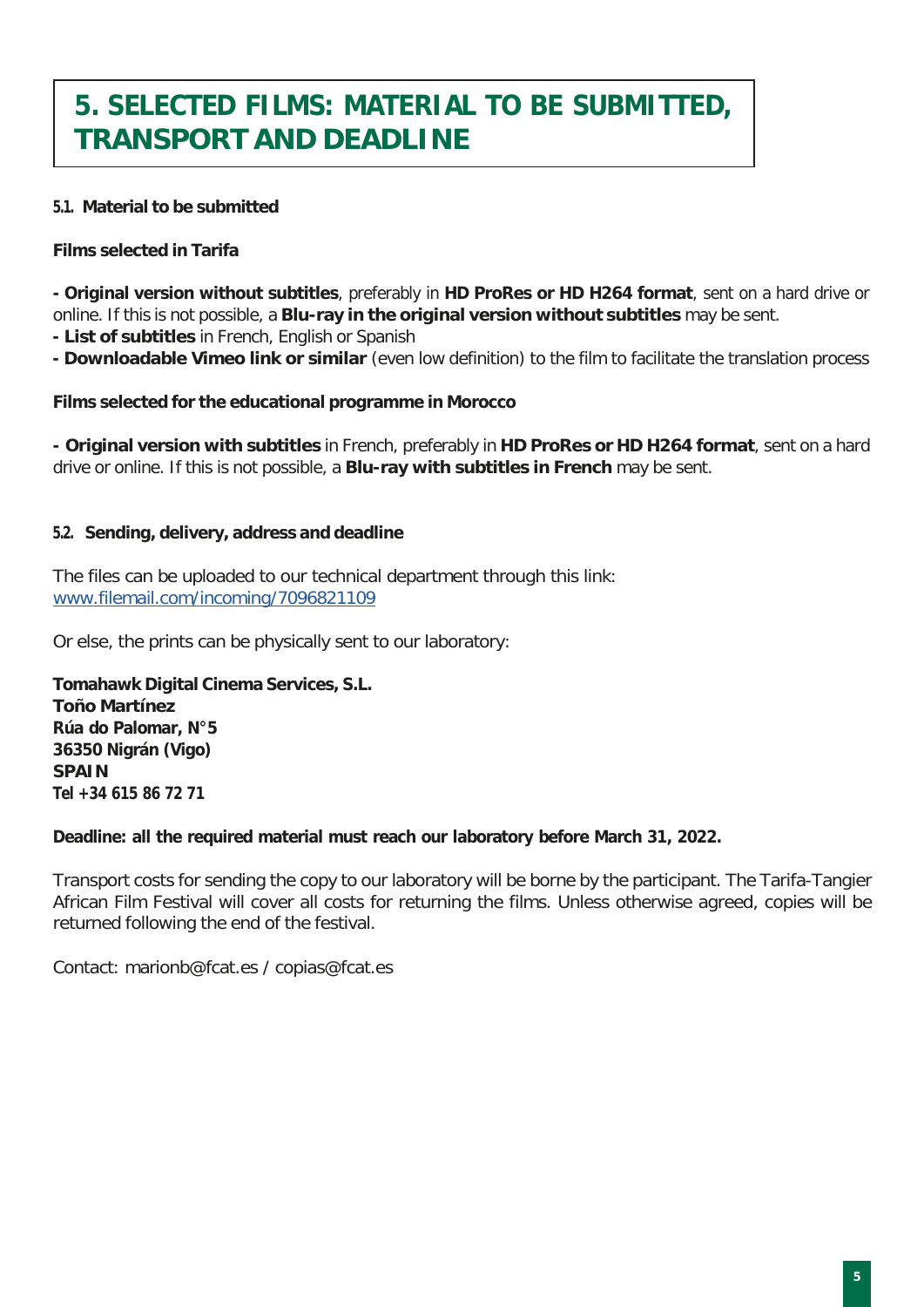## **6. INSURANCE**

The festival organisers will ensure that copies are insured from the time they arrive at the festival premises or at customs until the time when they leave the festival premises and are handed to the courier.

The festival's responsibility will not exceed the cost of printing a new copy, based on current laboratory prices for printing standard copies.

Any complaints relating to copies must be made within one month of return.

# **7. FILM ARCHIVE**

By agreeing to participate in the festival, the persons responsible for the films will grant Al Tarab material possession of the copies subtitled in Spanish. This will not entail any transfer of the copyright to the films. After the festival, these copies will be added to Al Tarab's film archive.

Al Tarab will, however, be the sole owner of all rights relating to the subtitles and the sole owner of the physical copies subtitled in Spanish.

These copies may not be screened publicly without prior authorisation from the rights holders.

## **8. PARTICIPATION IN THE CINENÓMADA PROGRAMME**

Cinenómada aims to promote African films to the widest possible audience in the Spanish-speaking world. The Cinenómada programme organises African film cycles at cultural venues on a non-profit basis. The subtitled versions of the films produced by the festival will be screened. Participants explicitly authorise Al Tarab to screen these versions as part of the Cinenómada project in any form and for this sole purpose.

Al Tarab will provide payment for the screenings according to the following scale:

Fiction feature: €150 (VAT included) Documentary feature: €120 (VAT included) Short film: €90 (VAT included)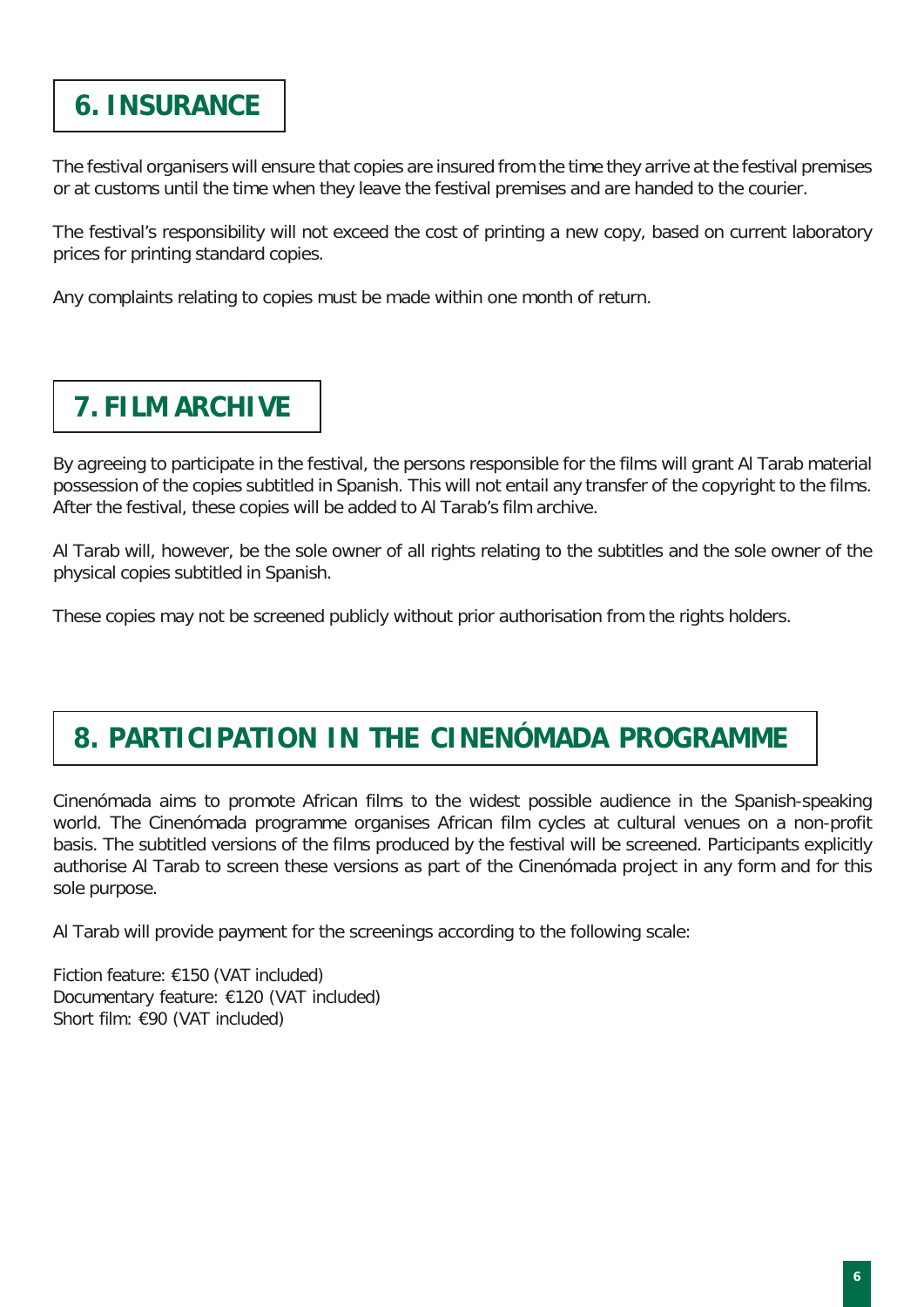## **9. PUBLICITY MATERIAL**

Participants authorise Al Tarab to use extracts from their films for promotional purposes in any media outlet. Equally, the festival may use photographs of the film and its director in the festival catalogue, as well as distributing them to the print media and other media outlets and using them for the Cinenómada programme.

# **10. AGREEMENT AND SIGNATURE**

In the event of any discrepancies in the interpretation of these terms and conditions, Spanish law will apply. Participation in the festival implies acceptance of these terms and conditions. In the event of conflicts, the festival organisers will retain their sovereignty in compliance with the FIAPF rules on international cinema events.

## **Submission of a film to the Tarifa African Film Festival – FCAT to be considered for selection implies acceptance of these terms and conditions.**

Name: Surname: Passport no.: Role: Date: Signature: